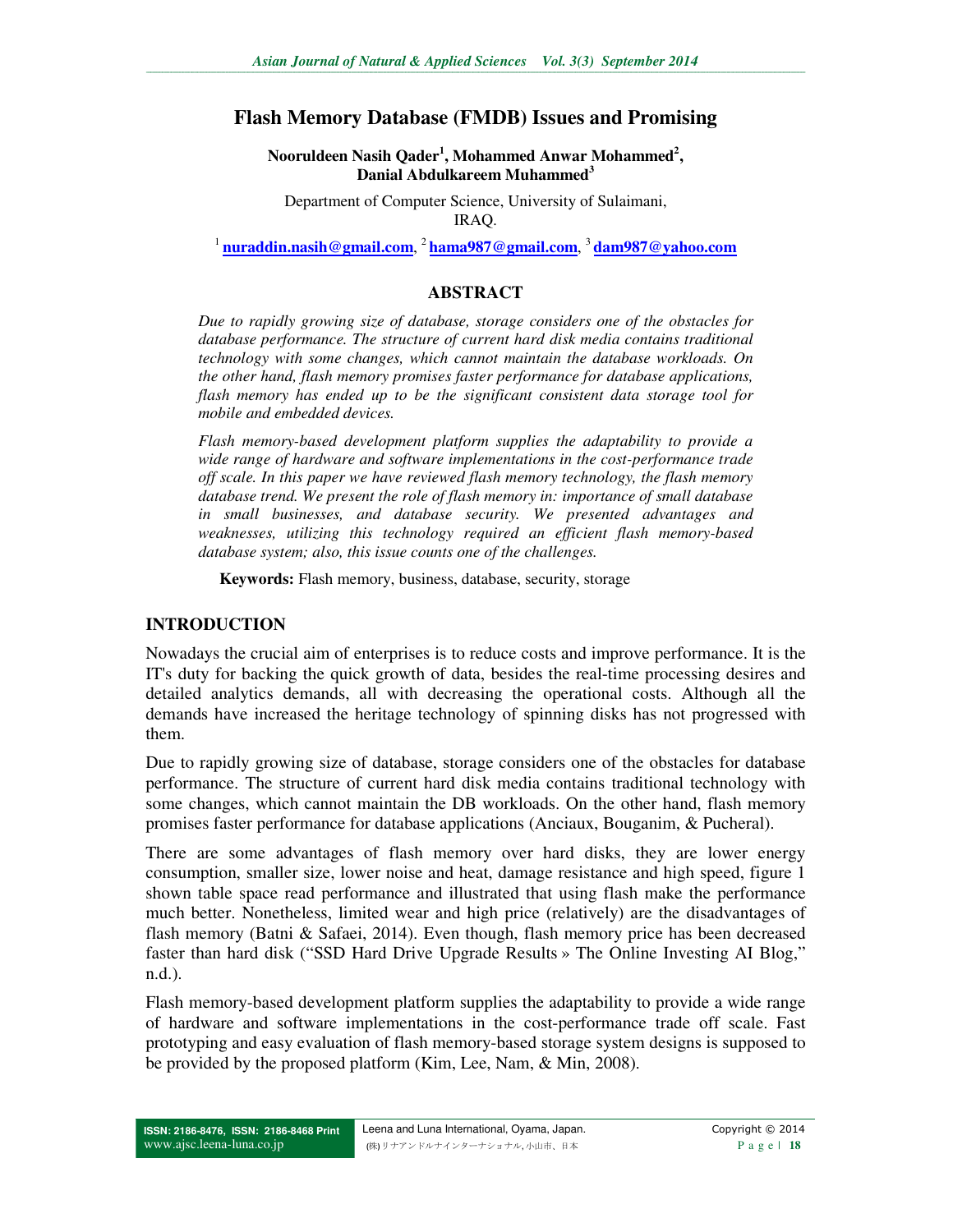NAND (Negated AND or NOT AND) flash memory has ended up to be the significant consistent data storage tool for mobile and embedded devices (e.g. mobile phone, USB disk NAND (Negated AND or NOT AND) flash memory has ended up to be the significant consistent data storage tool for mobile and embedded devices (e.g. mobile phone, USB disk drive, mp3 player). This paper will discuss limitation inadequate write performance of flash memory particularly when write operations are requested in an arbitrary order (NA, Moon, & Lee, 2011). requested in an arbitrary order (NA, Moon, & Lee, 2011)



Figure 1. Flash disk read performance ("Guy Harrison - Yet Another Database Blog - Flash tablespace vs. DB Flash Cache," n.d.)

Rapidly growing sizes of DB makes the storage with high performance and significant capacity necessary and crucial; this is after mobile embedded systems evolved into data centric and multimedia-oriented applications. This is made flash memory to be an essential component in mobile embedded systems (Song, Tao, & Gao, 2010). capacity necessary and crucial; this is after mobile embedded systems evolved into data<br>centric and multimedia-oriented applications. This is made flash memory to be an essential<br>component in mobile embedded systems (Song, Rapidly growing sizes of DB makes the storage with high performance and significant capacity necessary and crucial; this is after mobile embedded systems evolved into data centric and multimedia-oriented applications. This

In addition, flash-based storage devices are now supposed to have incredible ability as an alternative storage medium that can replace magnetic disk drives and achieve much higher performance, this is because, flash memory density has increased and its price has decreased performance, this is because, flash memory density has increased and its price has decreased (Nam, Na, & Lee, 2010). Table 1 presents cost of flash memory and disks; the price of flash is coming down more rapidly than the price of spinning disk.

|                                  | <b>NAND Flash</b> | <b>SATA Disk</b>   |  |
|----------------------------------|-------------------|--------------------|--|
| Price and capacity               | \$999 for 32 GB   | \$80 for 250 GB    |  |
| Price per GB                     | \$31.20           | \$0.32             |  |
| Time to read a 4-KB page         | $0.16$ ms         | $12.01$ ms         |  |
| 4-KB reads per second            | 6,200             | 83                 |  |
| Price per 4-KB read per second   | \$0.16            | \$0.96             |  |
| Time to read a 256-KB page       | 3.98 ms           | $12.85 \text{ ms}$ |  |
| 256-KB reads per second          | 250               | 78                 |  |
| Price per 256-kB read per second | \$3.99            | \$1.03             |  |

Copyright © 2014 **Leena and Luna International, Oyama, Japan.** ) リナアンドルナインターナショナル, 小山市、日本.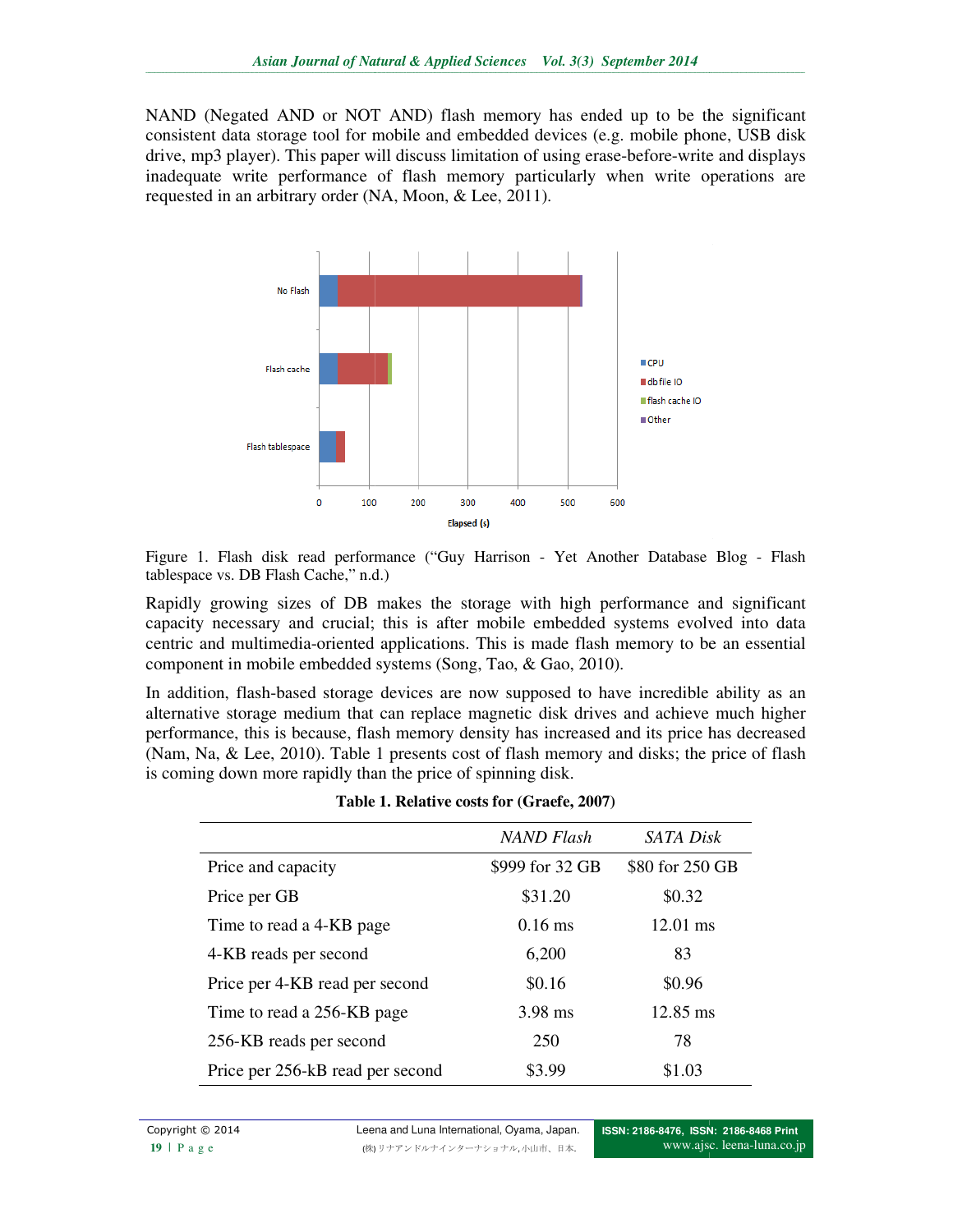Data management on flash memory becomes a new great challenge. This result from, the rapid growth in capacity and availability of flash memories, designing an efficient flash memory-based DB system is one of these challenges (C. Chung & Hsu, 2014). In addition, many papers have been published by researchers, which discuss query processing algorithms and indexing technique on flash memory-based DB systems. Furthermore, they highlighting that these storage devices will replace the existing electronic mechanical hard disks in the near future (T. Chung, Park, Park, & Lee, 2006; Song et al., 2010; Teshome & Chung, 2010).

## **SYSTEM SOFTWARE FOR FLASH MEMORY: A SURVEY**

Special software operations are required for flash memory-based applications during reading/writing data from/to flash memory this is because of its hardware characteristics. An example of its characteristics is erase-before-write architecture. That is, in order to update a location on a flash memory, it has to be first erased before the new data can be written to it. Additionally, the erase unit (block) is larger than the read or write unit (sector) (Nam et al., 2010; Suh, Moon, Efrat, Kim, & Lee, 2014). This is result in declining major performance of the overall flash memory system. As a result, the system software called FTL (Flash Translation Layer) should be introduced (T. Chung et al., 2006; Sang-won Lee, 2007; Na, Moon, & Lee, 2009; Park, Lee, Pyi, Lee, & Cho, 2014).

## **FLASH MEMORY TECHNOLOGY**

There are two main categories of flash memory NOR and NAND. On the one hand, the properties of NOR memory are fast and simple access procedures, however, its storage capacity is slower and it is thus preferred to being program storage. On the other hand, significantly higher storage capacity is offered by NAND flash, and is more appropriate for storing large amounts of data(Lin, Chen, Wang, & Wu, 2014).

Currently there are mainly four kinds of Flash memory DB(Kim et al., 2008; Saxena & Swift, 2010).

## **FLASH MEMORY DB SYSTEM VS. FTL**

FTL performs a number of actions in order to make linear flash memory appear to the system as a disk drive, and these actions are: first, creating "virtual" small blocks of data or sectors out of flash's large erase block. Second, data will be managed on the flash so that it appears to be "written in place", while it's stored in different spots in the flash. Third, clean/erased places to store data are available because of managing the flash by FTL itself (*Understanding the Flash Translation Layer (FTL) Specification*, 1998).

## **Flash Technology**

There are two different states in flash media which are erased and non-erased. While it's in erase state a byte is either all zeros  $(0x00)$  or all ones  $(0xFF)$  depends on the flash device. As soon as the media enters erase state a certain bit of data can only be written to, and it's regarded as unusable. Therefore, a significantly larger block of flash known as erase block should be erased. Additionally, in flash technology toggling single bits or bytes from a nonerased state back to an erased state is not allowed. These details are shielded from the file system by the FTL. In addition, FTL remaps the data passed to it by writing to unused data areas in the flash media. Moreover, it manages reclaiming the discarded data blocks for reuse(*Understanding the Flash Translation Layer (FTL) Specification*, 1998).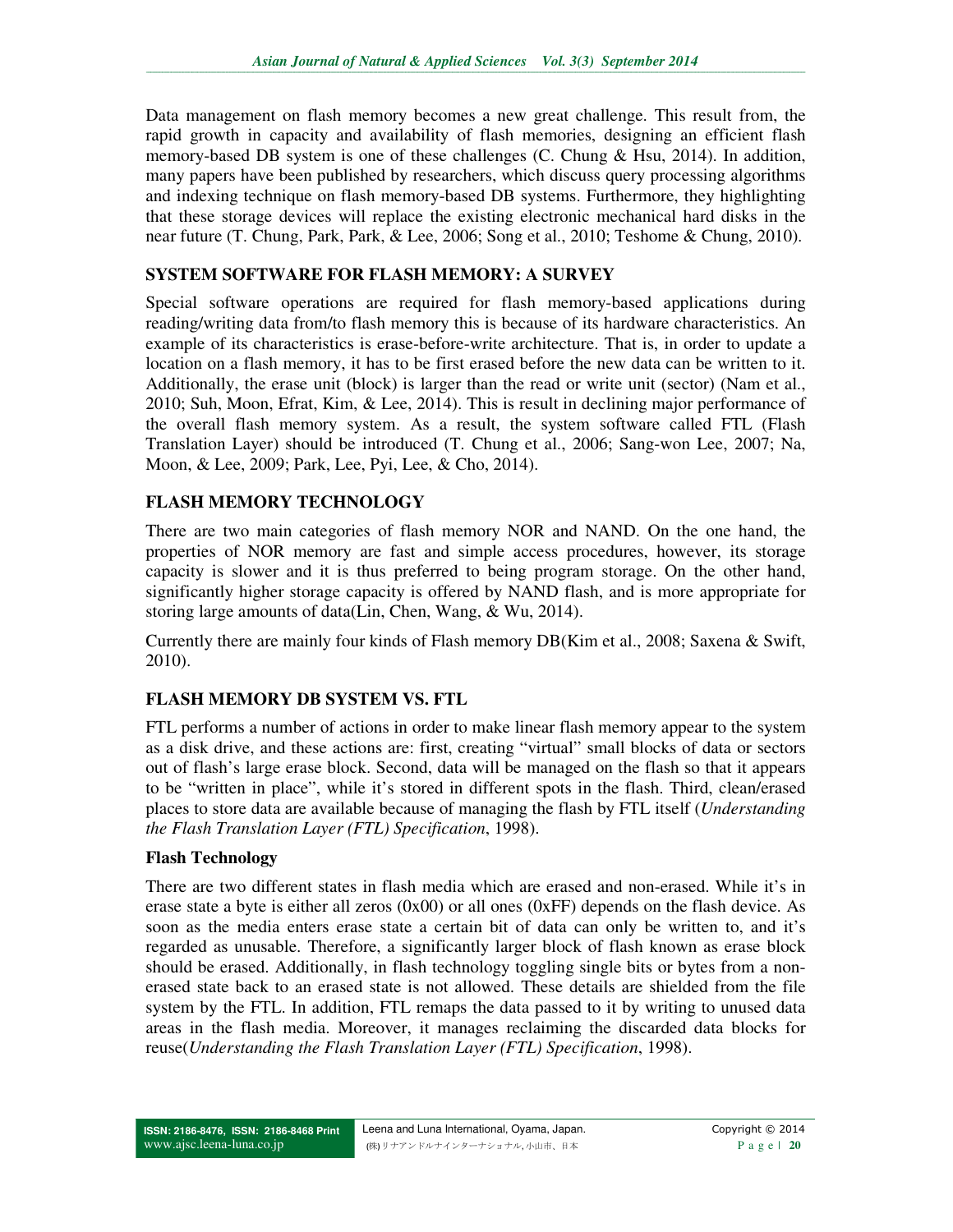## **PREVIOUS WORKS ON FLASH MEMORY DB**

#### **R-tree**

Block-oriented access over flash memory may result in introducing an important number of node updates for applications with spatial data management. For instance, Geographic Information Systems (GIS). This update may result in a great number of out-places updates and garbage collection over flash memory and damages its consistency.

R-tree index access of spatial data over flash memory possibly will capably handle finegrained updates. Additionally, flash translation layer will be used directly for the implementation without any changes current application system (Wu, Chang, & Kuo, 2003).

#### *Advantages of Using R-Tree*

- I. Improving system performance, overheads on flash-memory management, and energy dissipation.
- II. Handling updates efficiently.

## **In-Page Logging (IPL)**

It is a new design for flash memory based DB servers, and some limitations such as write latency has been solved by this new design. Additionally, it provides a high performance for flash-based DB servers comparing to disk-based DB servers. Moreover, access methods and traditional disk-based DB algorithms can perform its task effectively without any changes.

#### *Advantages of Using In-Page Login*

- I. Despite reducing the modifications made to the overall DB server architecture, IPL supports gaining the best achievable performance from flash memory. Additionally, it helps running a full-fledged DB server on a wide scale of computing platforms with flash memory instead of magnetic disk drives.
- II. Computing a platform that uses flash memory as a core storage device can handle large-scale transactional DB applications to run efficiently(S.-W. Lee  $\&$  Moon, 2011; SW Lee, Moon, Park, Hwang, & Kim, 2010).

# **IPL B<sup>+</sup> -tree**

IPL B<sup>+</sup>-tree is a new index structure, which based on IPL storage scheme. It overcomes the problems in the current disk-based  $B^+$ -tree index system.

**Table 2** displays page utility for B-tree nodes on disk and flash memory (Graefe, 2007).

Why using this method:

- 1. High shock resistance, low access latency and low power consumption are made NAND flash memory to become the main permanent data storage medium for mobile and embedded devices. However, writing performance in flash memory is not good enough particularly when it comes to write operation in a random order.
- 2. With the current disk-based index structures and algorithms the preferable performance may not be gained because when updating, inserting or deleting data records in the DB the size of changes which made to the index structure is very small, especially in the range of 10s to 100s bytes (Kim et al., 2008).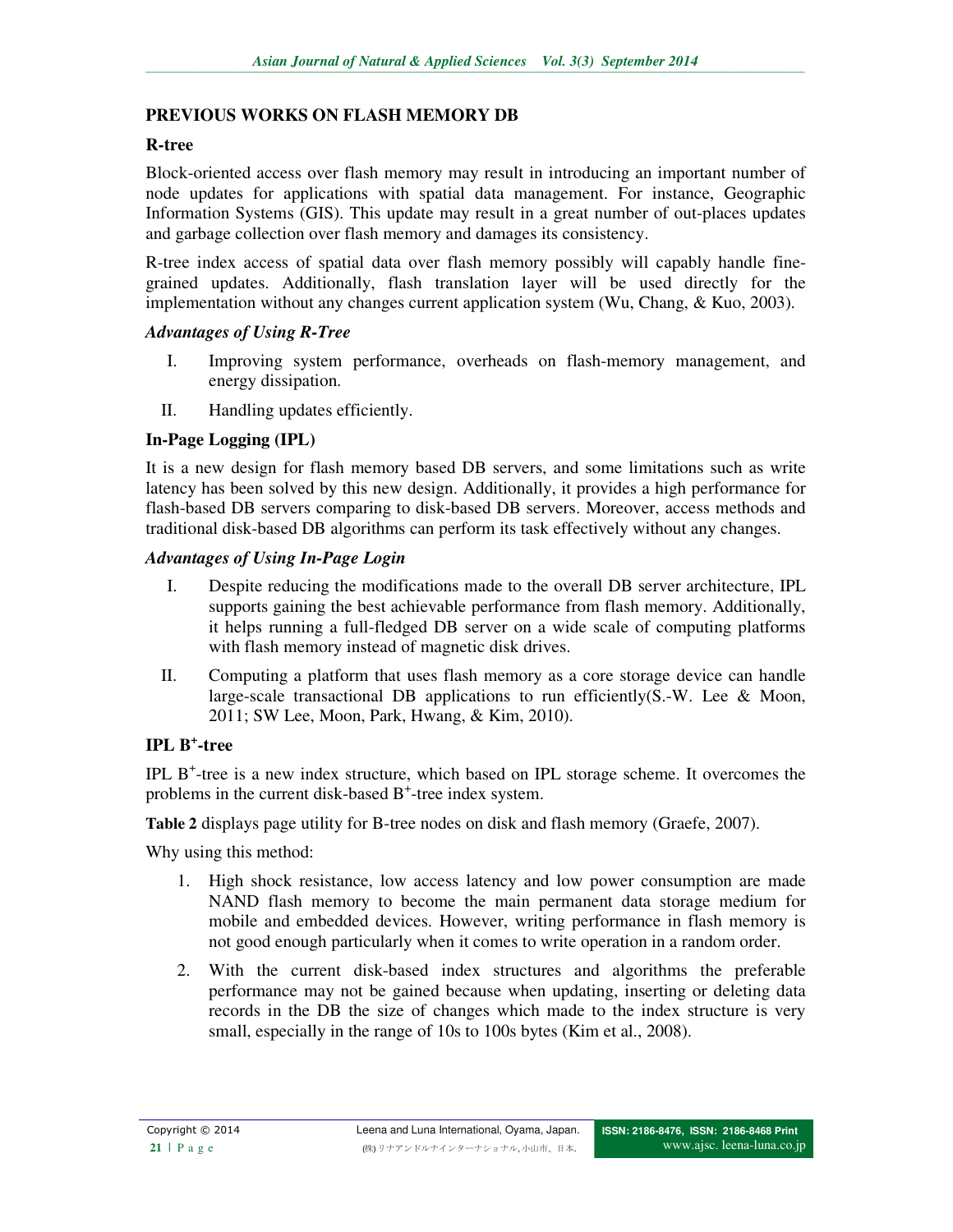# *Advantages of Using IPL B<sup>+</sup> -Tree*

- I. By taking the advantages of IPL scheme it can decrease the number of overwrites in  $B^+$ -tree index. Additionally, it has all the features of  $B^+$ -tree index.
- II. It can work well on various flash memory platforms without depending on a specific FTL; this is because of, using a raw flash device interface as an alternative to a block device interface.

This approach can be concluded by

In-Page logging concept is a useful and feasible solution for flash memory DB systems when implementing IPL based  $B^+$ -tree. Additionally, the conventional disk-based  $B^+$ -tree index performance is deeply depends on its FTL algorithms, and it is not appropriate for flash storage devices.

#### *Problem with Conventional Design*

First, when updating a single record the entire page that contains the record should be updated, this will cause the record to be overwritten. Additionally, when the accessing a small record in the DB is random and spread the total amount of overwritten data is likely to be much greater than the updated data. Second, assume that in the computing platform that the traditional disk-based DB system works on it, all magnetic disks are changed to flash memory. In case of updating data in place the whole erase unit should be erased after reading its content to the memory, and then filling the erase unit by writing the new content, this is caused by the erase-before-write restriction of flash memory. Another problem is, in case of updating data repeatedly the lifespan of flash memory will be shortened. Since the erase cycles of erase unit is limit before becoming statistically undependable.

|                 |                  |                 | Access Time ms |       | Utility / Time |       |
|-----------------|------------------|-----------------|----------------|-------|----------------|-------|
| Page size<br>KΒ | Records/<br>page | Node<br>Utility | HDD            | Flash | <b>HDD</b>     | Flash |
| 4               | 140              |                 | 12             | 0.16  | 0.58           | 43.6  |
| 16              | 560              | 9               | 12.1           | 0.34  | 0.75           | 26.3  |
| 64              | 2240             | 11              | 12.2           | 1.07  | 0.9            | 10.3  |

**Table 2. Page utility for b-tree nodes on disk and flash memory** 

## **FLASH MEMORY DB IN BUSINESS**

Flash memory DB may be more suitable for small business in the following perspective: mobility, preserves privacy, security, less required infrastructure, and reduce cost operation. Therefore, we present a brief comparison between small and big DB in the context of business management, also, we present latest DB security framework suitable for small business.

## **Small DB vs. Big DB**

Whenever we discuss DB protection, we begin by discussing extensive DBs maintained simply by large businesses usually. But it could be argued that biggest DB challenges of most are those confronted by the small businesses, which are struggling to get a basic security set up just. Today the business environment in which smaller businesses are operating, dictates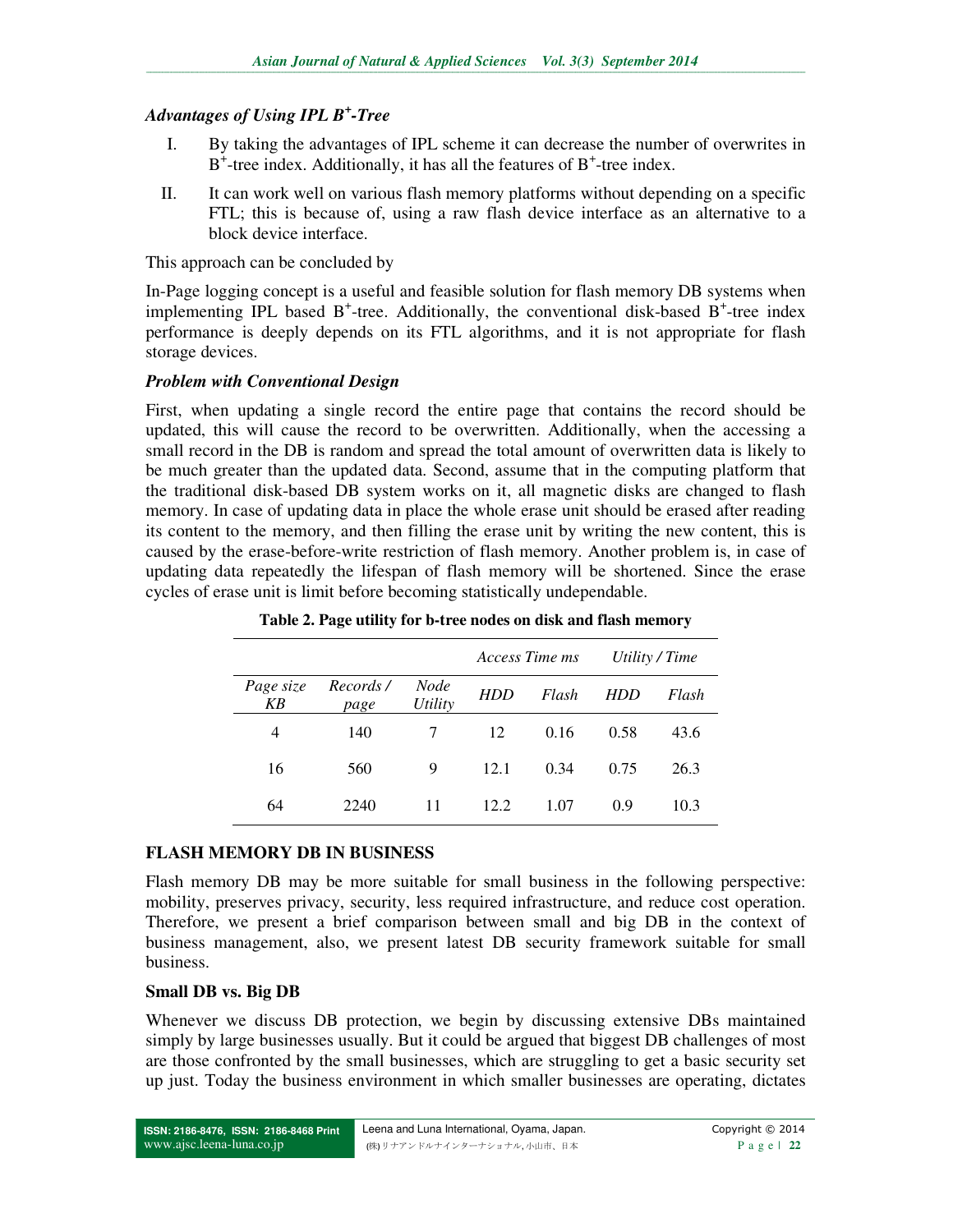that new needs have to be applied in small sized businesses to improve their DB protection. that new needs have to be applied in small sized businesses to improve their DB protection.<br>They ought to adopt a new group of security equipment, which require simple installation, maintenance and use. Security equipment's protect the small company DBs from DB protection breaches.

In both cases, instead of going for the costly DB servers which additionally requires extra hardware as well as the extra expenses in training and handling, the flat file may be considered as a candidate due to its easy handling nature, fast accessing, and of course free of cost, but the main hurdle is the security aspect which are not up to the optimum level. nd use. Security equipment's protect the small company DBs from DB<br>ches.<br>instead of going for the costly DB servers which additionally requires extra<br>vell as the extra expenses in training and handling, the flat file may b

Although large companies are the targets of data breaches by hackers often, small businesses have to be more worried about their DB security also. In fact, small businesses also have much more to lose because of data breaches since they generally have fewer infrastructures set up with less IT personnel, so the threat of data loss is a lot higher in comparison to large companies. Although small businesses do not utilize the same security steps that large companies do, there are many other security measures by which your small business reinforce its DB security (K. K.-Y. Lee, Tang, & Choi, 2013). dered as a candidate due to its easy handling nature, fast accessing, and of course free of but the main hurdle is the security aspect which are not up to the optimum level.<br>
ough large companies are the targets of data br that new needs have to be applied in small sized businesses to improve their DB protection.<br>They ought to adopt a new group of security equipment, which require simple installation, maintenance and use. Security equipment'

## **DB Securıty**

DB management systems are increasingly being used to store information about all aspects of an enterprise. The data stored in a DBMS is often vital to the business interests of the DB management systems are increasingly being used to store information about all aspects of an enterprise. The data stored in a DBMS is often vital to the business interests of the organization and is regarded as a corpora of the data, corporations must consider ways to ensure privacy and to control access to data that must not be revealed to certain groups of users for various reasons. of the data, corporations must consider ways to ensure privacy and to control access to data that must not be revealed to certain groups of users for various reasons.<br>New framework has proposed by (Qader, 2014) called Mult

Security (MLC-DBS). It discussed factors influenced required layered to ensure DB security Security (MLC-DBS). It discussed factors influenced required layered to ensure DB security and what specific layer is more necessary; there are many techniques of security, which differs from multi sides, reliability, requirement, cost, speed, policy... etc. That is, a technique may be the best for some place, whereas the same technique is totally insufficient for another place. ganization and is regarded as a corporate asset. In addition to protecting the intrinsic value<br>the data, corporations must consider ways to ensure privacy and to control access to data<br>t must not be revealed to certain gro

The strategy framework proposed by this paper will undoubtedly be highly beneficial for small DB and big DB because both sizes may contain valuable data. All they need to implement the framework for any size of the DB is deciding how many layers is required and what specific layer is more necessary. MLC-DBS is the flexible solution for big and small DB, and systems that protected by MLC-DBS are more secure than others, because, if one or some of the checkpoints are cracked, there are other that remains the system in secure. reliability, requirement, cost, speed, policy... etc. That is, a technique the best for some place, whereas the same technique is totally insufficient for another the many or the many layers is the many layers is the many



Figure 2. Flash memory DB issues and promises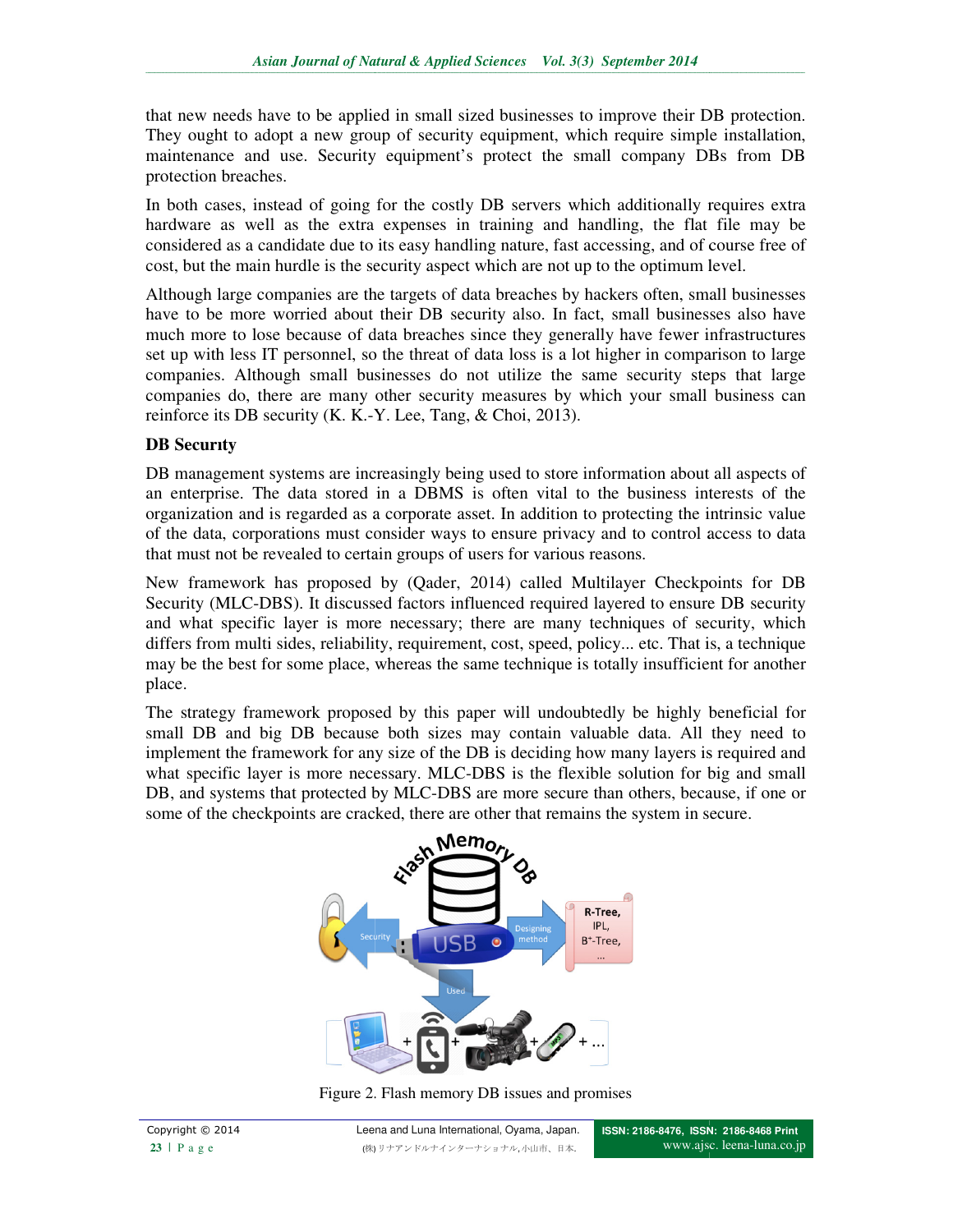#### **CONCLUSION AND FUTURE WORK**

Modern life need more DB, DB store sensitive and private data therefore securing DB consider crucial. Flash memory DB may be more suitable for small business in the following perspective: mobility, preserves privacy, security, less required infrastructure, and reduce cost operation. Therefore, we present a brief comparison between small and big DB in the context of business management, also, we present latest DB security framework suitable for small business. These features encourage researchers to: more utilizing flash memory DB, develop this technology, and overcome weakness (Anciaux, Bouganim, & Pucheral, 2014; Li, Wang, Wang, & Li, 2013). In this paper, as shown in Figure 2, we reviewed the works of integrating flash memory and DB, also we discuss the importance of small DB in small businesses, and we present latest DB security framework. Small businesses have much more to lose because of data breaches since they generally have fewer infrastructures set up with less IT personnel, so the threat of data loss is a lot higher in comparison to large companies.

In the next work we will implement varies techniques of information security with flash memory DB using different DB management system.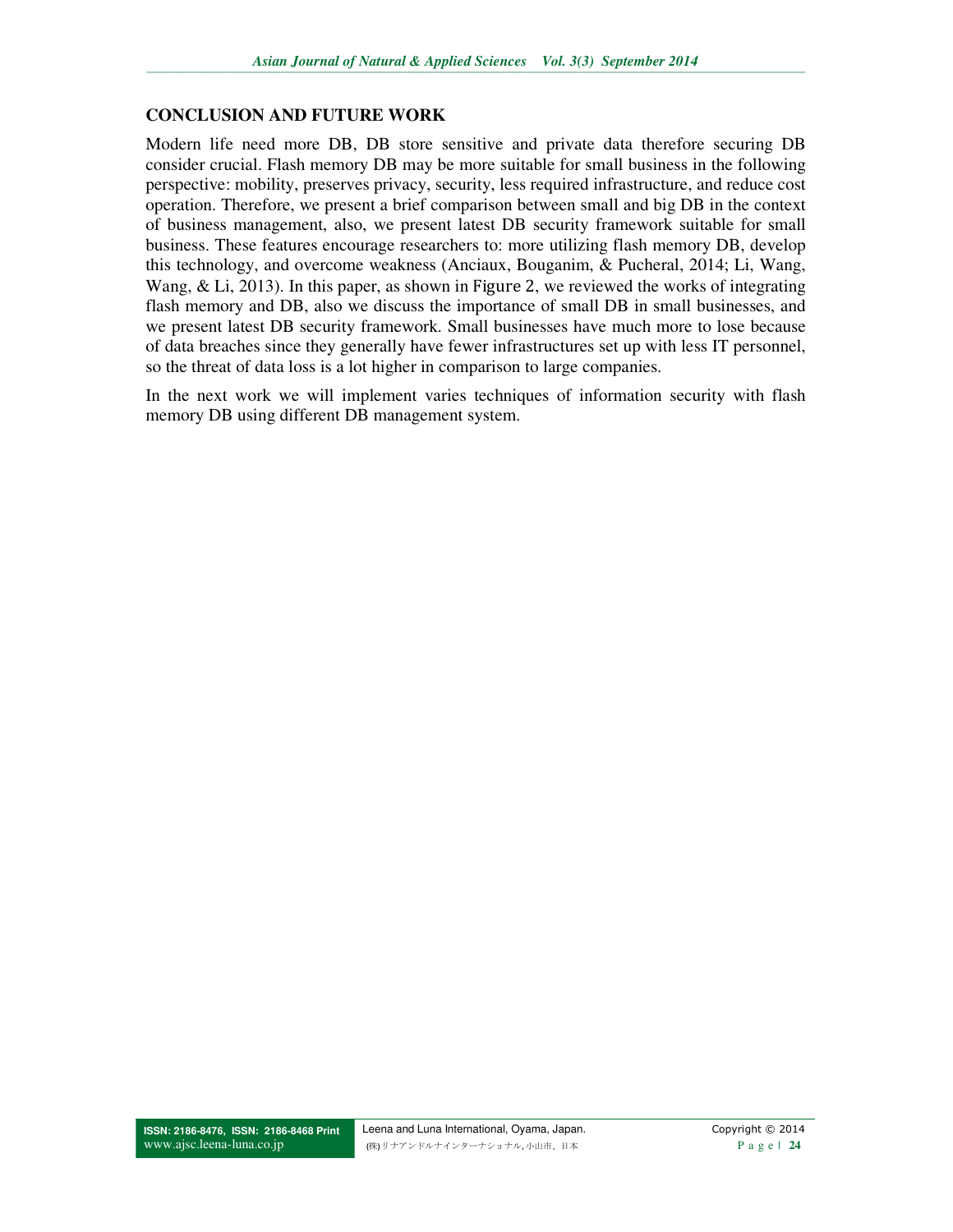## **REFERENCES**

- [1] Anciaux et al. (2014). MILo-DB: a personal, secure and portable database machine. *Distributed and Parallel Databases*, *32*(1), 37–63. Retrieved from http://link.springer.com/article/10.1007/s10619-012-7119-x
- [2] Batni, A., & Safaei, F. (2014). A New Multi-Tiered Solid State Disk Using Slc/Mlc Combined Flash Memory. *International Journal of Computer Science, Engineering and Information Technology (IJCSEIT)*, *4*(2), 11–23. Retrieved from http://arxiv.org/abs/1405.2157
- [3] Chung, C., & Hsu, H. (2014). Partial Parity Cache and Data Cache Management Method to Improve the Performance of an SSD-Based RAID. *Very Large Scale Integration (VLSI) Systems, IEEE Transactions on*, *22*(7), 1470–1480.
- [4] Chung et al. (2006). System software for flash memory: a survey. In *Embedded and Ubiquitous Computing* (pp. 394–404). Berlin: Springer. **doi:10.1007/11802167\_41**
- [5] Graefe, G. (2007). The five-minute rule twenty years later, and how flash memory changes the rules. *Proceedings of the Third International Workshop on Data Management on New Hardware (DaMoN 2007)*, (August). Retrieved from http://dl.acm.org/citation.cfm?id=1363198
- [6] Harrison, G. (2010, January 25). Flash tablespace vs. DB Flash Cache [Blog]. Retrieved July 31, 2014, from http://guyharrison.squarespace.com/blog/2010/1/24/flash-tablespace-vs-db-flashcache.html
- [7] Kim et al. (2008). Flash memory-based development platform for homecare devices. *2008 IEEE International Conference on Systems, Man and Cybernetics*, 2259–2263. **doi:10.1109/ICSMC.2008.4811629**
- [8] Lee et al. (2013). Alternatives to relational database: comparison of NoSQL and XML approaches for clinical data storage. *Computer Methods and Programs in Biomedicine*, *110*(1), 99–109. **doi:10.1016/j.cmpb.2012.10.018**
- [9] Lee, S. (2007). Design of Flash-Based DBMS : An In-Page Logging Approach. In *Proceedings of the 2007 ACM SIGMOD international conference on Management of data* (pp. 55–66). doi:10.1145/1247480.1247488
- [10] Lee et al. (2010). Accelerating In-Page Logging with Non-Volatile Memory. *IEEE Data Eng. Bull.*, 41–47. Retrieved from http://scholar.google.com/scholar?hl=en&btnG=Search&q=intitle:Accelerating+In-Page+Logging+with+Non-Volatile+Memory#0
- [11] Lee, S. W., & Moon, B. (2011). Transactional In-Page Logging for multiversion read consistency and recovery. In *Data Engineering (ICDE), 2011 IEEE 27th International Conference on* (pp. 876–887). doi:10.1109/ICDE.2011.5767889
- [12] Li et al. (2013). FBSA: A Flash Memory-based Scheduling Algorithm for Optimistic Replication. *Information Technology Journal*, *12*(1), 71–79.
- [13] Lin et al. (2014). HDC: An adaptive buffer replacement algorithm for NAND flash memory-based databases. *Optik - International Journal for Light and Electron Optics*, *125*(3), 1167–1173. **doi:10.1016/j.ijleo.2013.07.162**